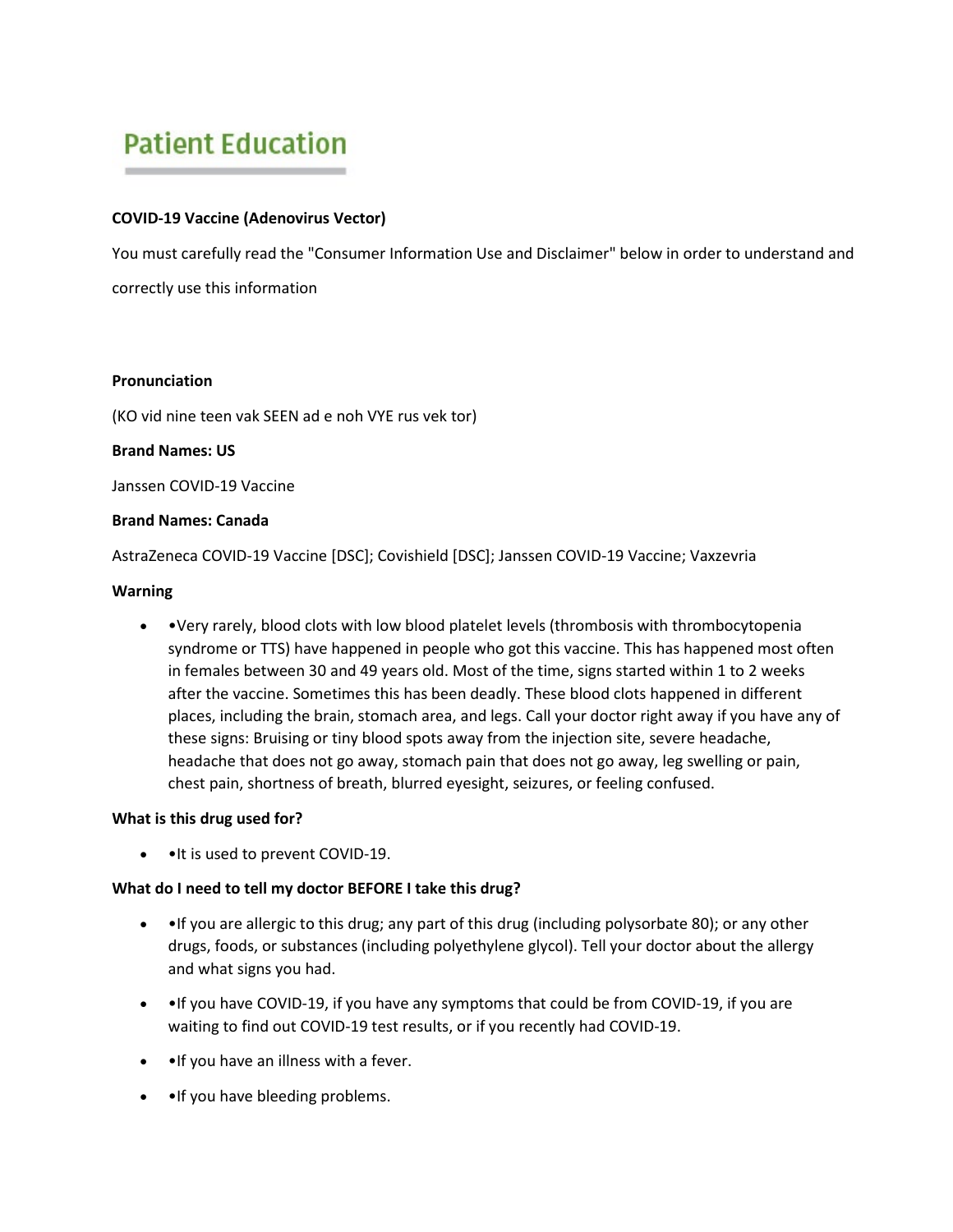- • If you have ever had a health problem with blood clots and low blood platelet levels (thrombosis with thrombocytopenia syndrome or TTS). This includes heparin-induced thrombocytopenia (HIT).
- •If you have ever had a health problem called capillary leak syndrome.
- •If you have ever had a health problem called multisystem inflammatory syndrome (MIS).
- •If you are taking aspirin or a blood thinner.
- •If you have had a different COVID-19 vaccine.
- • If you have been exposed to someone who has COVID-19 within the past 14 days.
- This is not a list of all drugs or health problems that interact with this drug.
- Tell your doctor and pharmacist about all of your drugs (prescription or OTC, natural products, vitamins) and health problems. You must check to make sure that it is safe for you to take this drug with all of your drugs and health problems. Do not start, stop, or change the dose of any drug without checking with your doctor.

### **What are some things I need to know or do while I take this drug?**

- •Tell all of your health care providers that you take this drug. This includes your doctors, nurses, pharmacists, and dentists.
- • This vaccine cannot cause COVID-19.
- • Some products are given as 1 dose, while others need to be given as 2 doses. Some people may also be able to get booster doses (may be a different Covid-19 vaccine). Talk with your doctor or pharmacist if you have questions.
- • It is not known how long people who get this vaccine will be protected from COVID-19.
- •Like all vaccines, this vaccine may not fully protect all people who get it. If you have questions, talk with the doctor.
- • If you have side effects after a dose, acetaminophen or nonsteroidal anti-inflammatory drugs (NSAIDs) like ibuprofen or naproxen may help.
- •After getting the vaccine, continue to do things that prevent the spread of COVID-19 as recommended by local public health officials. These include washing hands often, wearing a mask, staying at least 6 feet away from other people, and avoiding crowds.
- •If you have a weak immune system or take drugs that weaken the immune system, talk with your doctor. This vaccine may not work as well. Some people may need to get a COVID-19 vaccine again.
- • People who got this vaccine before or during a stem cell transplant or chimeric antigen receptor [CAR]-T therapy may need to get a COVID-19 vaccine again. If you have had or are having one of these treatments, talk with your doctor.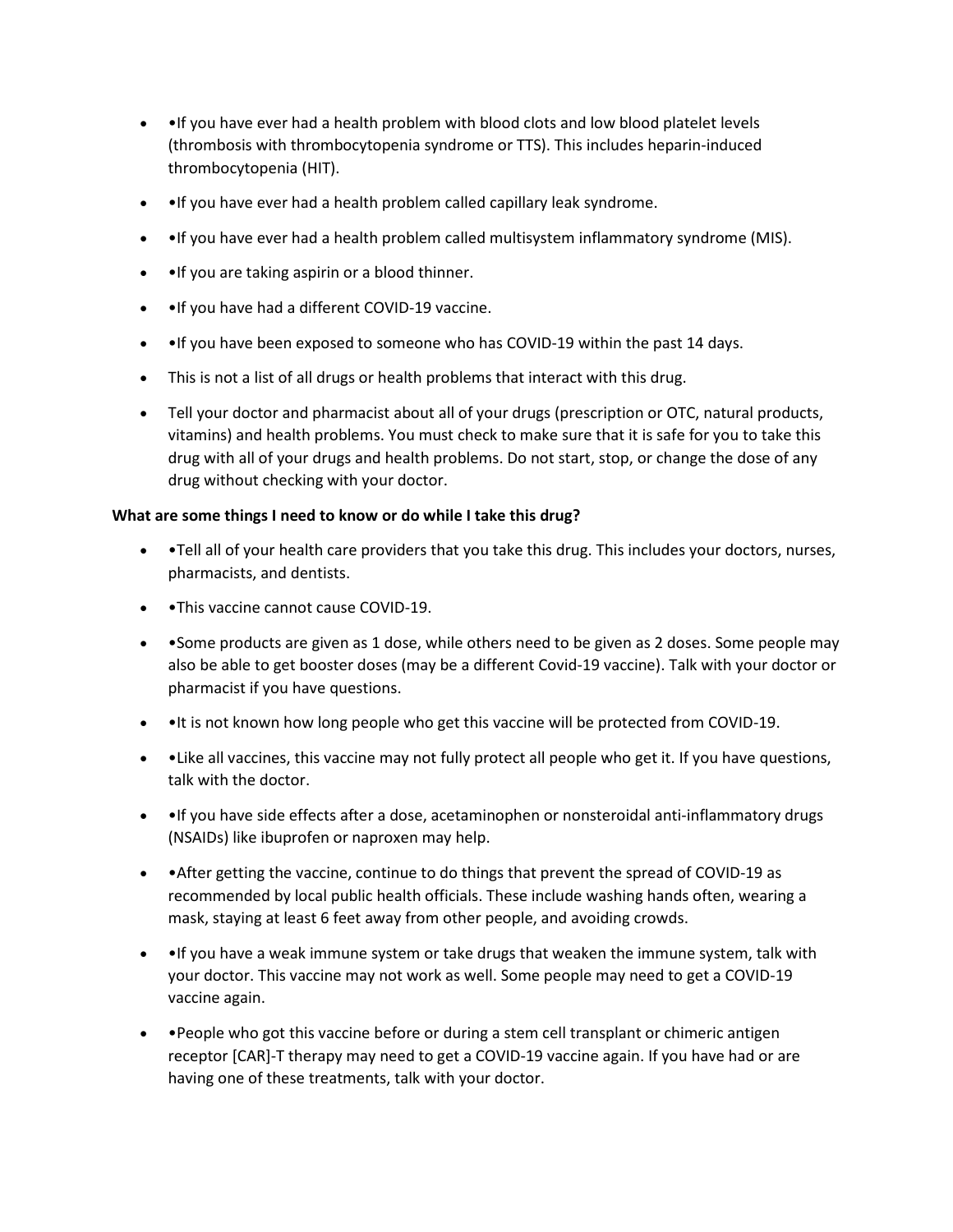- •This vaccine may affect syphilis test results. Tell all your health care providers and lab workers if you have gotten this vaccine in the past 5 months.
- •Rarely, cases of Bell's palsy happened in studies. It is not known if this vaccine may be the cause. Tell your doctor if you have ever had Bell's palsy. Call your doctor right away if you have signs like weak or drooping muscles on one side of your face.
- •Very rarely, a nerve problem called Guillain-Barre syndrome (GBS) has happened in people who got this vaccine. Most of the time symptoms started within 42 days after the vaccine. The highest risk was seen in males between 50 and 64 years of age. Another nerve problem called transverse myelitis (TM) has also rarely happened. Talk with your doctor if you have questions.
- •Rarely, this drug has caused a severe and sometimes deadly problem called capillary leak syndrome (CLS). CLS may lead to low blood pressure, abnormal heartbeat, chest pain, or heart attack. It may also lead to lung or breathing problems, bleeding or lower blood flow in the stomach or bowel, kidney problems, swelling, or feeling confused. If you have questions, talk with the doctor.
- •Tell your doctor if you are pregnant, plan on getting pregnant, or are breast-feeding. You will need to talk about the benefits and risks to you and the baby.

# **What are some side effects that I need to call my doctor about right away?**

- **WARNING/CAUTION:** Even though it may be rare, some people may have very bad and sometimes deadly side effects when taking a drug. Tell your doctor or get medical help right away if you have any of the following signs or symptoms that may be related to a very bad side effect:
- •Signs of an allergic reaction, like rash; hives; itching; red, swollen, blistered, or peeling skin with or without fever; wheezing; tightness in the chest or throat; trouble breathing, swallowing, or talking; unusual hoarseness; or swelling of the mouth, face, lips, tongue, or throat.
- •Signs of nerve problems like weakness, numbness, tingling, trouble walking, trouble with face movements (like speaking, chewing, or swallowing), seeing double, not able to move your eyes, or trouble with bladder or bowel control.
- •Fast heartbeat, dizziness, passing out, weakness, swelling in the arms or legs, or sudden weight gain. These may be other signs of an allergic reaction or other type of reaction.
- •A burning, numbness, or tingling feeling that is not normal.
- • Ringing in ears.
- •Rarely, a type of low blood platelet levels called immune thrombocytopenia (ITP) has happened in people who got this vaccine. Most of the time, this happened within 42 days after the vaccine. If you have ever had ITP, talk with your doctor. Call your doctor right away if you have any unexplained bruising or bleeding.

# **What are some other side effects of this drug?**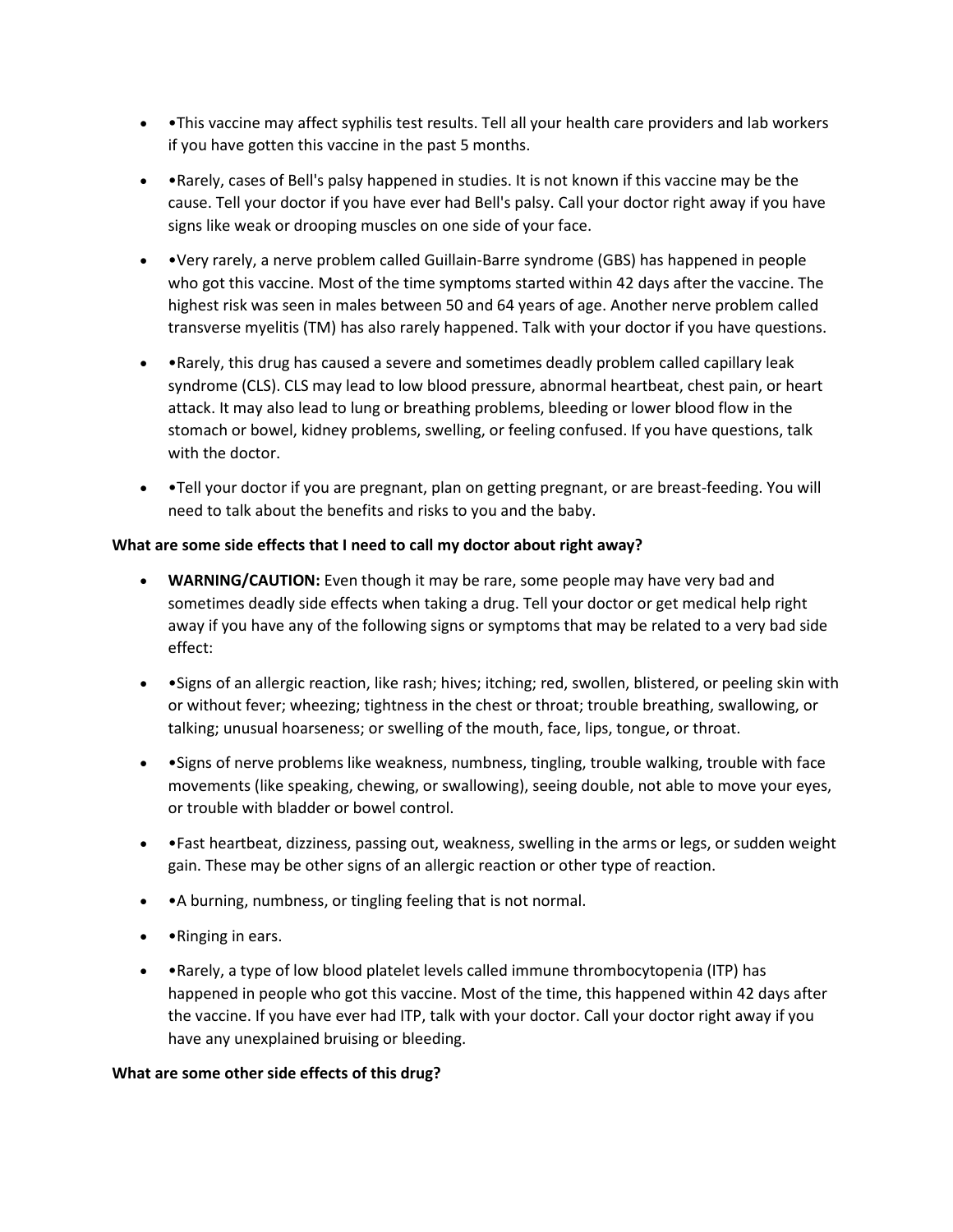- All drugs may cause side effects. However, many people have no side effects or only have minor side effects. Call your doctor or get medical help if any of these side effects or any other side effects bother you or do not go away:
- •Pain, redness, or swelling where the injection was given; headache; muscle or joint pain; fever of 100.4°F (38°C) or higher; chills; upset stomach, throwing up, or diarrhea; swollen or tender glands; or feeling tired or unwell. Most side effects have been mild. Most of the time these went away within 1 to 2 days after the injection.
- These are not all of the side effects that may occur. If you have questions about side effects, call your doctor. Call your doctor for medical advice about side effects.
- You may report side effects to your national health agency.
- Report side effects to the FDA/CDC Vaccine Adverse Event Reporting System (VAERS) at https://vaers.hhs.gov/reportevent.html or by calling 1-800-822-7967. There is also a smartphone tool called V-safe that may be used to check how you are doing and to report side effects. This can be found at https://vsafe.cdc.gov. If you need help with V-safe, call 1-800-232- 4636.

# **How is this drug best taken?**

- Use this drug as ordered by your doctor. Read all information given to you. Follow all instructions closely.
- • It is given as a shot into a muscle.
- •You will be watched closely while you receive this drug and for some time after your dose. Talk with your doctor.

# **What do I do if I miss a dose?**

• •Call your doctor to find out what to do. For the most protection against COVID-19, it is important that you do not miss or skip doses.

# **How do I store and/or throw out this drug?**

• • This injection will be given to you in a healthcare setting. You will not store it at home.

# **General drug facts**

- • If your symptoms or health problems do not get better or if they become worse, call your doctor.
- •Do not share your drugs with others and do not take anyone else's drugs.
- •Keep all drugs in a safe place. Keep all drugs out of the reach of children and pets.
- • Throw away unused or expired drugs. Do not flush down a toilet or pour down a drain unless you are told to do so. Check with your pharmacist if you have questions about the best way to throw out drugs. There may be drug take-back programs in your area.